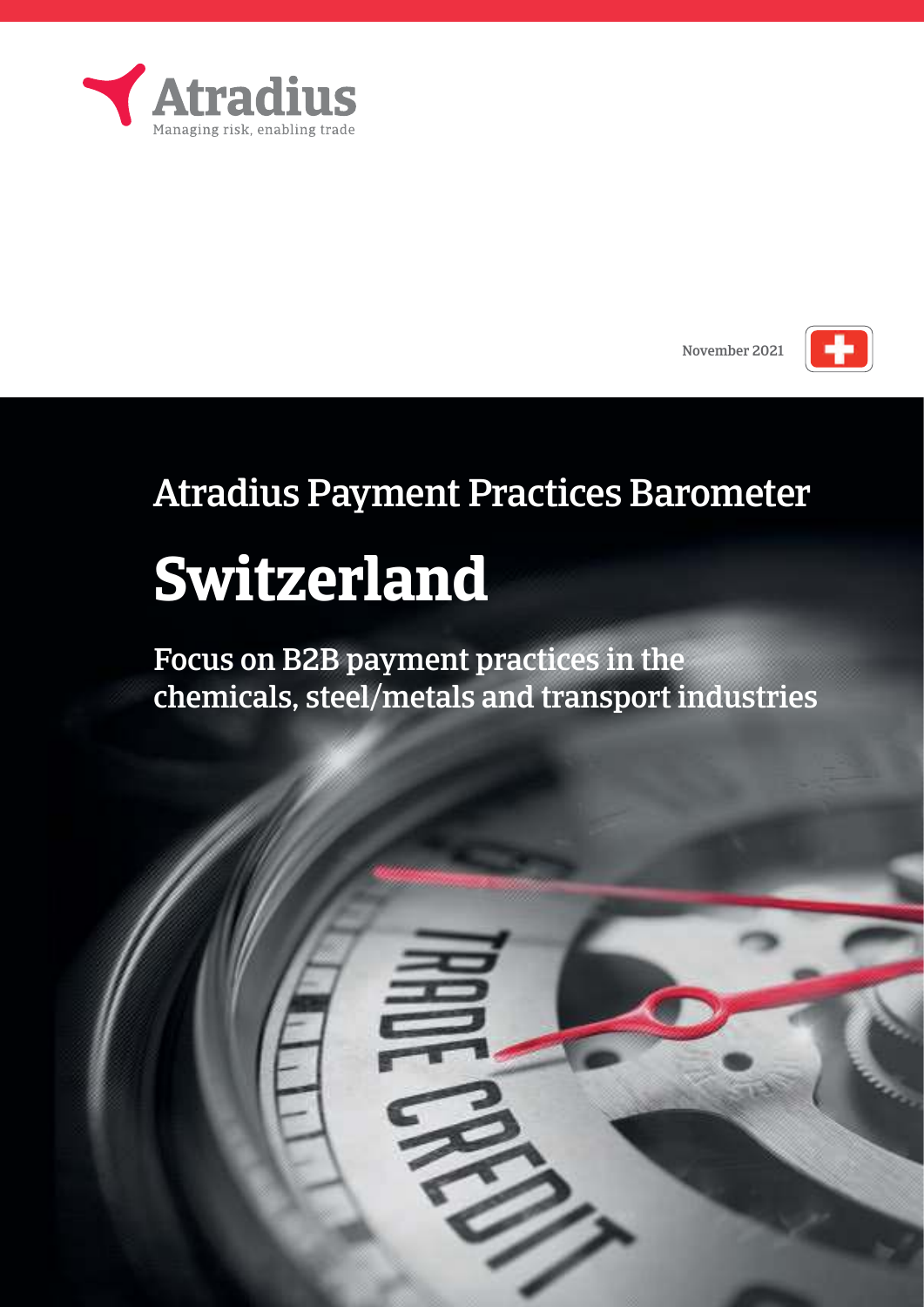## In this report…

| Write-offs doubled in some sectors<br>Payment practices in Switzerland |                                       | 3<br>4 |
|------------------------------------------------------------------------|---------------------------------------|--------|
|                                                                        |                                       |        |
|                                                                        | Approach to credit management and DSO | 6      |
|                                                                        | 2022 industry outlook                 | 7      |
| <b>Steel/Metals</b>                                                    | Late payments and cash flow           | 8      |
|                                                                        | Approach to credit management and DSO | 9      |
|                                                                        | 2022 industry outlook                 | 10     |
| <b>Transport</b>                                                       | Late payments and cash flow           | 11     |
|                                                                        | Approach to credit management and DSO | 12     |
|                                                                        | 2022 industry outlook                 | 13     |
| Survey design                                                          |                                       | 14     |

#### Disclaimer

This report is provided for information purposes only and is not intended as investment advice, legal advice or as a recommendation as to particular transactions, investments or strategies to any reader. Readers must make their own independent decisions, commercial or otherwise, regarding the information provided. While we have made every attempt to ensure that the information contained in this report has been obtained from reliable sources, Atradius is not responsible for any errors or omissions, or for the results obtained from the use of this information. All information in this report is provided 'as is', with no guarantee of completeness, accuracy, timeliness or of the results obtained from its use, and without warranty of any kind, express or implied. In no event will Atradius, its related partnerships or corporations, or the partners, agents or employees thereof, be liable to you or anyone else for any decision made or action taken in reliance on the information in this report or for any consequential, special or similar damages, even if advised of the possibility of such damages.

Copyright Atradius N.V. 2021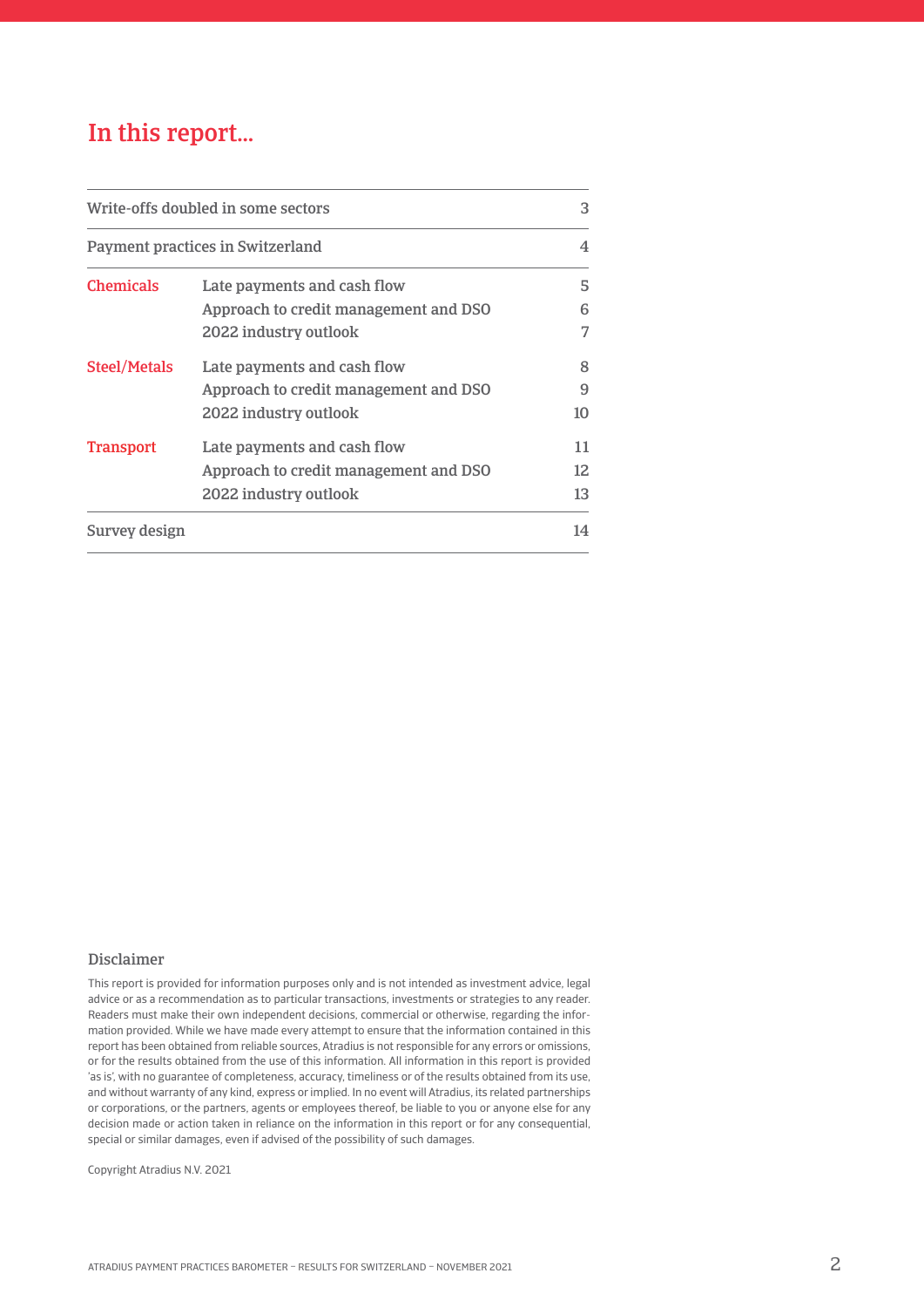

*"*

*A brighter economic outlook combined with stronger credit management measures, such as trade credit insurance, could support businesses with their growth ambitions.*

*"*

Mathias Freudenreich Country manager of Atradius switzerland

## Write-offs doubled in some sectors

In this year's Payment Practices Barometer survey, we looked more closely at how three industries were faring 18 months after the outbreak of the pandemic and the global recession. Chemicals, steel/metals and transport all reported a challenging 2021, with sharp deteriorations in customer payment behaviour and big increases in writeoffs.

For some sectors, such as chemicals, the write-off rate is actually lower than that seen in other sectors and markets. However, what is startling is the year-on-year deterioration. For chemicals, the total percentage of write-offs doubled from 4% last year to 8% this year. This points to serious inefficiencies in debt collection processes.

Large losses, whether through a single catastrophic event such as the insolvency of a large customer or through the insidious drip-by-drip effect of constant late payments from a range of customers can have a serious impact on business health and viability. Despite this, businesses in Switzerland appear to have a subdued appetite for trade credit insurance.

It is possible that many businesses have overlooked the cost saving they would make through the customer credit checks, business intelligence, credit management and debt collection that come as part of the policy. Indeed, the results of this year's survey show that uninsured businesses experienced increases in the cost of managing their accounts receivable.

Looking ahead and allowing for the downside risks that Covid-19 may still pose, a brighter economic outlook combined with stronger credit management measures, such as trade credit insurance, could support businesses with their growth ambitions. However, understandably given the challenging year, businesses are subdued in their expectations and cautious in their growth predictions.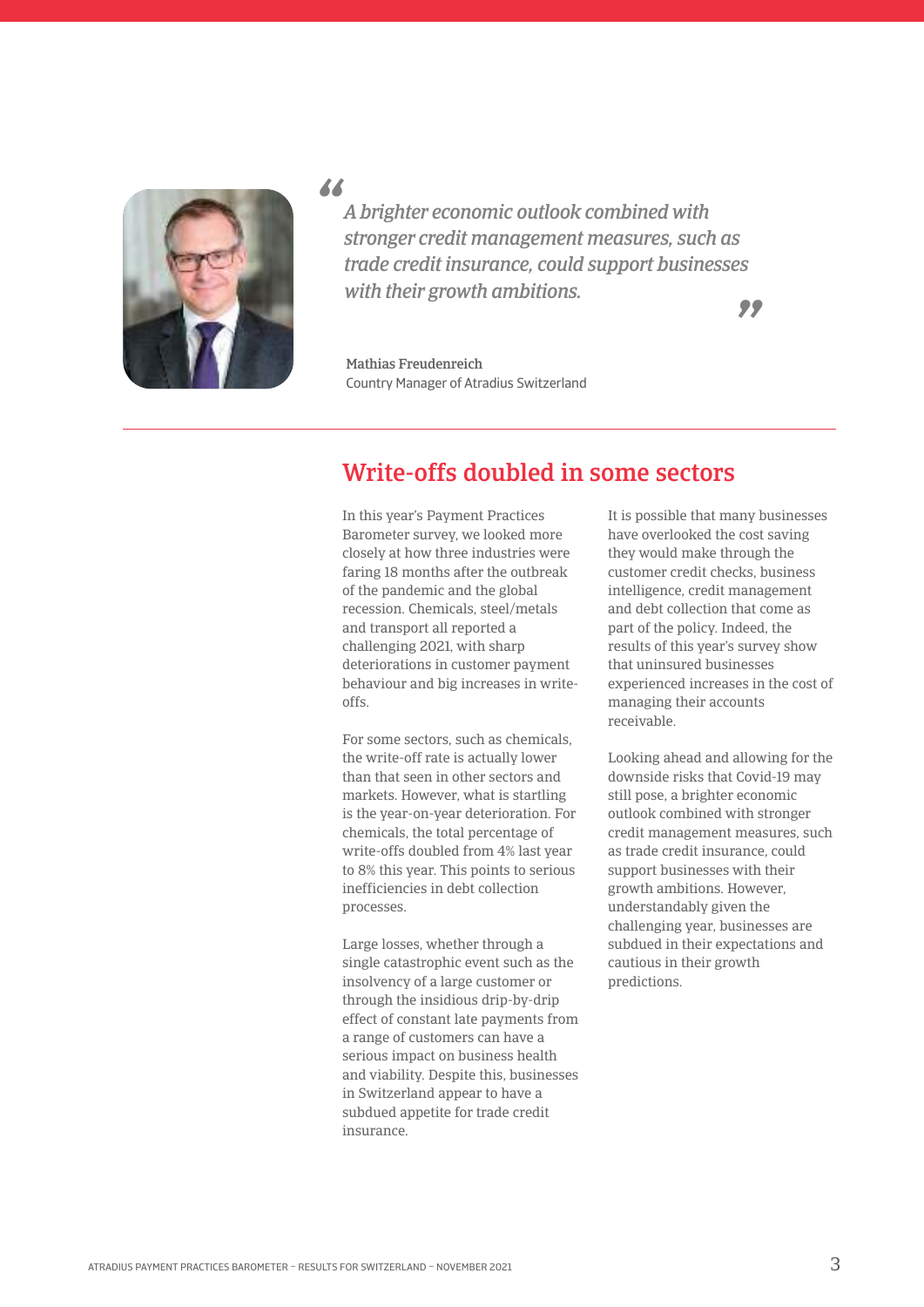## **Payment practices in Switzerland**

50% of trade was sold on credit in Switzerland this year, a lower proportion than last year's 55%. When credit was offered, this was primarily to boost sales and encourage repeat business. When credit was refused, this was most often due to a higher risk of payment default.

Despite a reduction in the proportion of credit sales, there was actually an increase in late payments this year. 58% of the total value of B2B invoices were reported overdue, compared to 46% last year. Similarly, write-offs rose to 11% from last year's 6%.

85% of the businesses polled across Switzerland most often opted to mitigate the impact of customer credit risk by relying on their internal credit risk management resources. The credit risk management techniques they turned to most often included the adjustment of payment terms and sending invoice payment reminder to defaulting customers. 54% of the business polled we spoke to used credit insurance this year.

45% of businesses that managed credit risk management inhouse told us that, over the past year, they incurred higher administration and collection costs. In addition, 40% reported increased costs associated with external financing. Despite these efforts to reduce the impact of customer credit risk on their business, 66% of the survey respondents told us they could not contain DSO this year and expect further deterioration over the coming months. Concern over liquidity shortages is driving many businesses to offer discounts for early payment of invoices, as well as demanding cash payments instead of offering credit.

Despite experiencing payment issues this year, 84% of the businesses polled anticipate growth in 2022 and 69% believe payment practices will improve. That said, concerns over the health of the domestic economy and certain industries triggering liquidity shortfalls and increasing credit risk, are very widespread. This may explain why many businesses believe trade credit will largely be offered by businesses seeking to support their customers with informal access to short-term finance.

When asked which pandemic-induced changes will become a permanent feature of the way they do business, 55% of businesses told us increased digitalization and 52% said the ability of cope with the pandemic-induced changes in customer demand. A significant number of businesses polled indicated the reshaping of the supply chains triggered by the pandemic.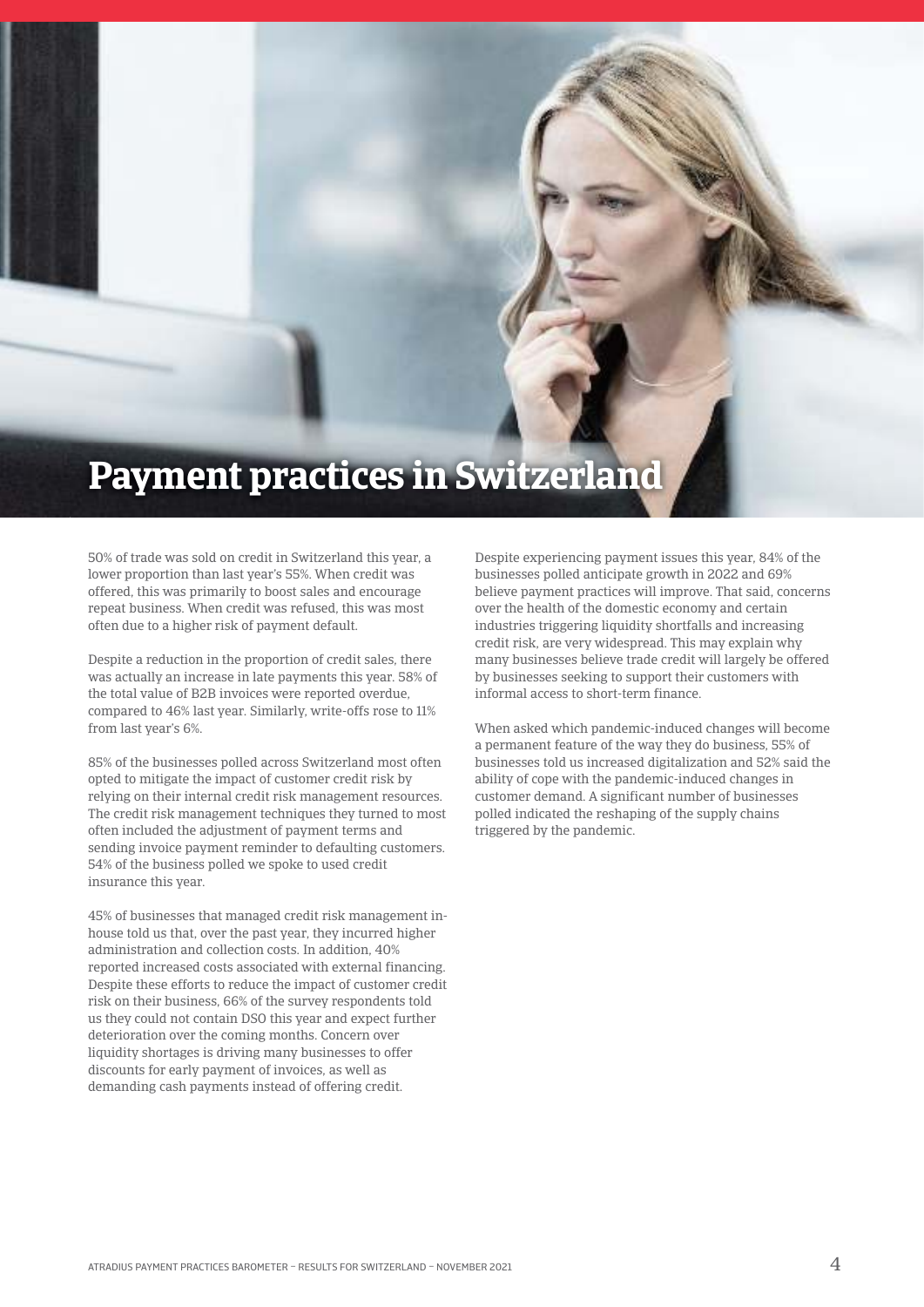

### Late payments and cash flow

#### More than half of industry invoices are overdue

Almost every measure of payments behaviour we polled in the Swiss chemicals sector showed year-on-year deterioration and revealed an industry experiencing liquidity constraints. In terms of value, 51% of the total value of B2B invoices remained outstanding at the due date. This is higher than the last year's 47%. The picture concerning write-offs is even worse. 8% of the total value of the industry's invoices were written off this year, double the 4% reported last year.

Businesses also told us that their customers took longer to pay. 42% said they experienced an increase in the average time it takes to convert overdue invoices into cash (up from 31% reporting the same last year). 52% of the businesses polled reported no change (down from 65% last year) and 6% reported a decrease (4% last year).

As these results clearly indicate, a significant proportion of the industry has been grappling with poor payments behaviour. In an attempt to address this many businesses told us that they had spent more time and resources on trying to collect unpaid invoices and also on strengthening internal credit controls with a view to protecting cash flow.

In addition, 30% of the survey respondents told us they turned to external sources of finance to safeguard sufficient liquidity levels to run business operations and meet shortterm payment obligations. This is a big increase on last year where just 11% of businesses reporting the use of external financing.

#### **Chemicals industry in Switzerland**

% of the total value of B2B invoices paid on time, overdue and written off as uncollectable (2021/2020)



sample: all survey respondents source: Atradius Payment Practices Barometer - November 2021

#### **Chemicals industry in Switzerland**

average time it takes to convert overdue invoices into cash (change over the past year)



sample: all survey respondents source: Atradius Payment Practices Barometer - November 2021

#### **Survey queStion**

**What measures did you put in place to prot your cash flow against customer credit risk** 

- **#1** Pursue additional financing (from banks, factors, others)
- **#2** Request a bank overdraft extension
- **#3** Strengthen internal credit control process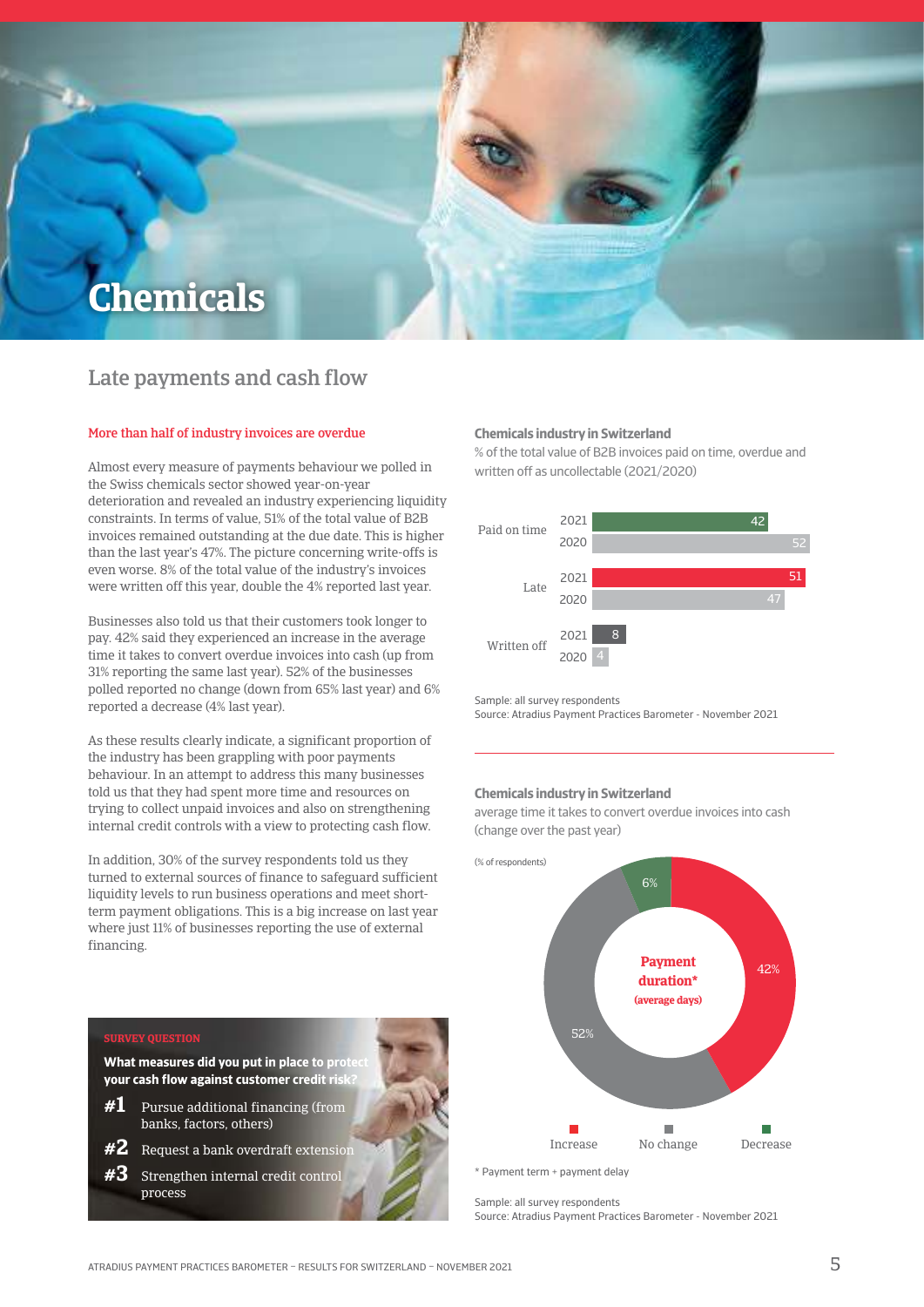## **Chemicals**

### Approach to credit management and DSO

#### Businesses report increase in managing costs of their accounts receivable

Running parallel to the results revealing a doubling in the percentage of invoices written off is a doubling in the percentage of businesses opting to remain uninsured. 80% of the survey respondents told us that they had chosen to rely on their own credit management resources to manage and mitigate the impact of late payments. This is a huge increase on the approximately 40% that reported the same last year. However, this is reliant on the business generating enough liquidity to create a fund as a bad debt reserve. Of course, not all businesses have the cash flow to do this and for those that can, this approach risks tying up funds that could have been used for business operations or investment.

Possibly in response to the sharp increase in bad debts, more businesses engaged professional collection agencies than last year. 58% of respondents reported employing debt collection specialists compared to 25% last year. With such a large number employing debt collection agencies, it comes as no surprise that businesses also reported an increase in the cost of managing their accounts receivable. 63% revealed they spent more on credit management (with just 24% reporting no change and remainder a decrease). 42% reported increased capital costs, (with 35% reporting no change and the remainder a decrease.) This includes the cost of finance (and associated interest) to cover the time lag between a credit sale and payment.

A credit management tool adopted by more businesses this year is the letter of credit. 57% of the Swiss chemicals sector polled used letters of credit to manage the risk of customer payment default (compared to just 20% that reported the same last year).

Interestingly, despite 80% of chemicals businesses choosing to manage at least part of their accounts receivable through selfinsurance, 57% of the businesses we polled revealed they had adopted credit insurance. This is an increase from the 33% reporting the same last year. The businesses employing trade credit insurance told us that it enhanced their credit control and cash flow positions, helping them budget credit management costs. A significant number also revealed that it helped them to acquire additional working capital as it supported their application for a bank-financing package.

#### Industry plans multiple approach to minimising trade debt

Of the businesses relying on their own resources for credit risk management, 42% said they chiefly plan to increase the use of discounts for early payments (up from last year's 35%). 40% of the businesses polled also plan to engage professional

collection agencies to collect outstanding trade debts. This is an increase on the 32% that preferred to outsource debt collection last year. This swing towards professional debt collection may have been driven by the uptick in the write-off rate and an industry desire to bring this back down. The chemicals industry also revealed an increased desire to use letters of credit and factoring as a complement or alternative to credit insurance over the next months.

Such credit management techniques are designed to minimise swings in DSO and reduce the risk of payment default. However, despite this, 53% of the businesses polled expect to see further difficulties and rising DSO over the coming months (with just 40% predicting an upswing). An increase in late payments and write-offs would pose a significant risk to many businesses and could potentially threaten businesses survival, especially for small organisations.

#### **Chemicals industry in Switzerland**

change in credit management costs (2021/2020)



sample: all survey respondents

source: Atradius Payment Practices Barometer - November 2021

#### **Chemicals industry in Switzerland**

expected DSO changes over the next 12 months



sample: all survey respondents

source: Atradius Payment Practices Barometer - November 2021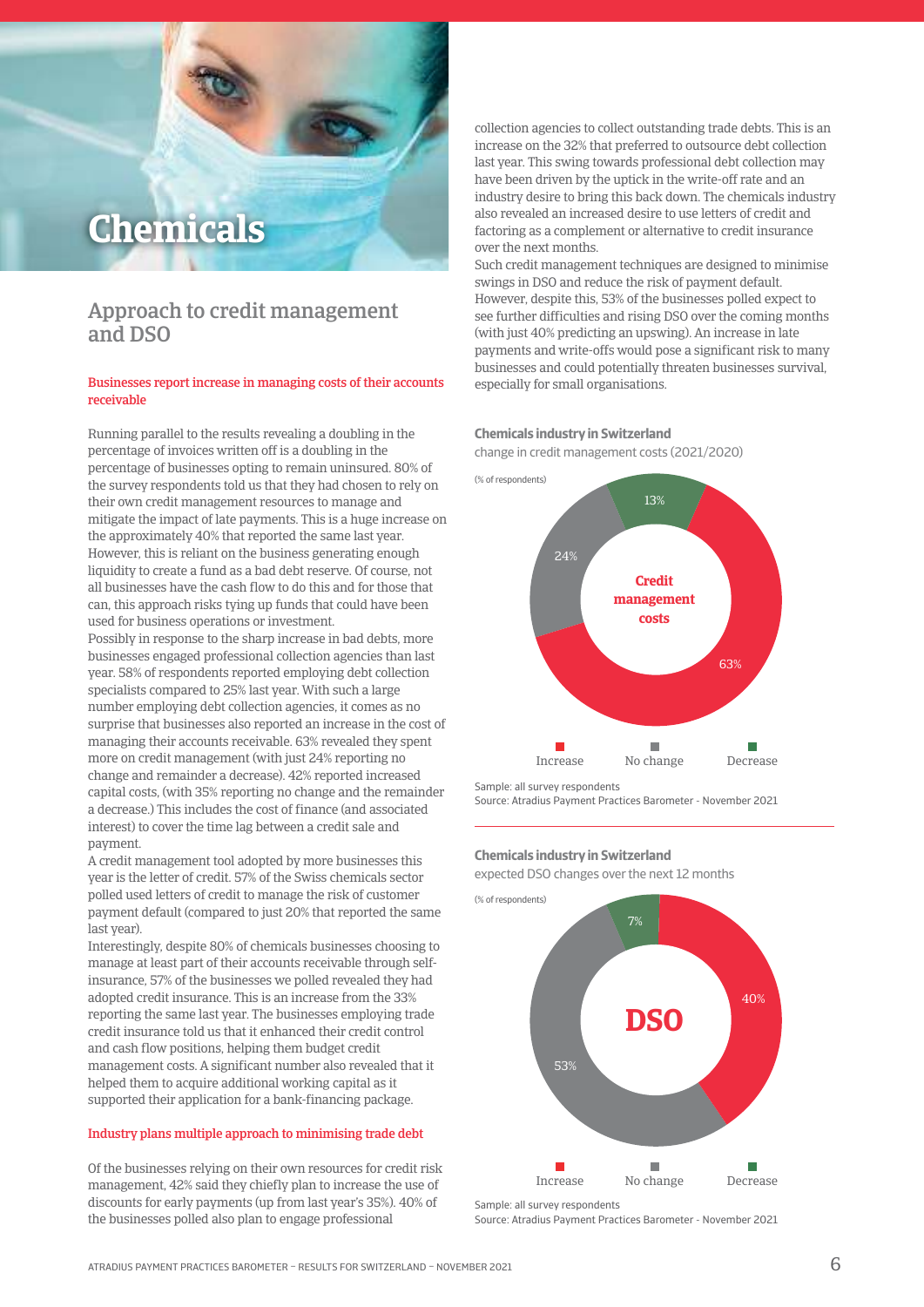

## 2022 industry outlook

#### Deterioration of customer payment practices anticipated

When asked for their outlook for 2022, 40% of the businesses polled expressed concern about the speed of the post-crisis rebound in some markets. They told us they were worried that any continued negative economic impact from the pandemic might trigger further payment delays and an increase in insolvencies. Correspondingly, the amount of businesses feeling positive about their growth potential next year is a fairly modest 63%. 15% are pessimistic, and the remaining do not have a clear-cut opinion.

In this fairly cautious context, 53% of industry respondents revealed they plan to offer trade credit as a source of shortterm finance to financially distressed customers. This reflects the importance of trade credit as a tool which helps businesses finance their daily operations.

Consistent with trends observed in other markets and industries, 60% of the Swiss chemicals industry told us they intend to retain digital technologies introduced during the pandemic as a permanent feature of their businesses. 48% told us that are facing transformations within their supply chains. Home working is set to become a permanent feature for 40% of the Swiss chemicals industry, as well as a focus on satisfying new types of demand from customers derived from pandemic-induced changes to the market.

#### **Chemicals industry in Switzerland**

looking into 2022: top ten concerns expressed by businesses in the industry

(% of respondents)



sample: all survey respondents source: Atradius Payment Practices Barometer - November 2021

#### **Chemicals industry in Switzerland**

how businesses feel about their possible growth in 2022



**#1** Increased digitalisation

**The pandemic has affected businesses significantly. Which of the following do you expect to become a permanent change in the way you do business?** 

- **#2** Facing supply chains reshaping
- **#3** Home working

(ranking by % of respondents)

**Survey queStion**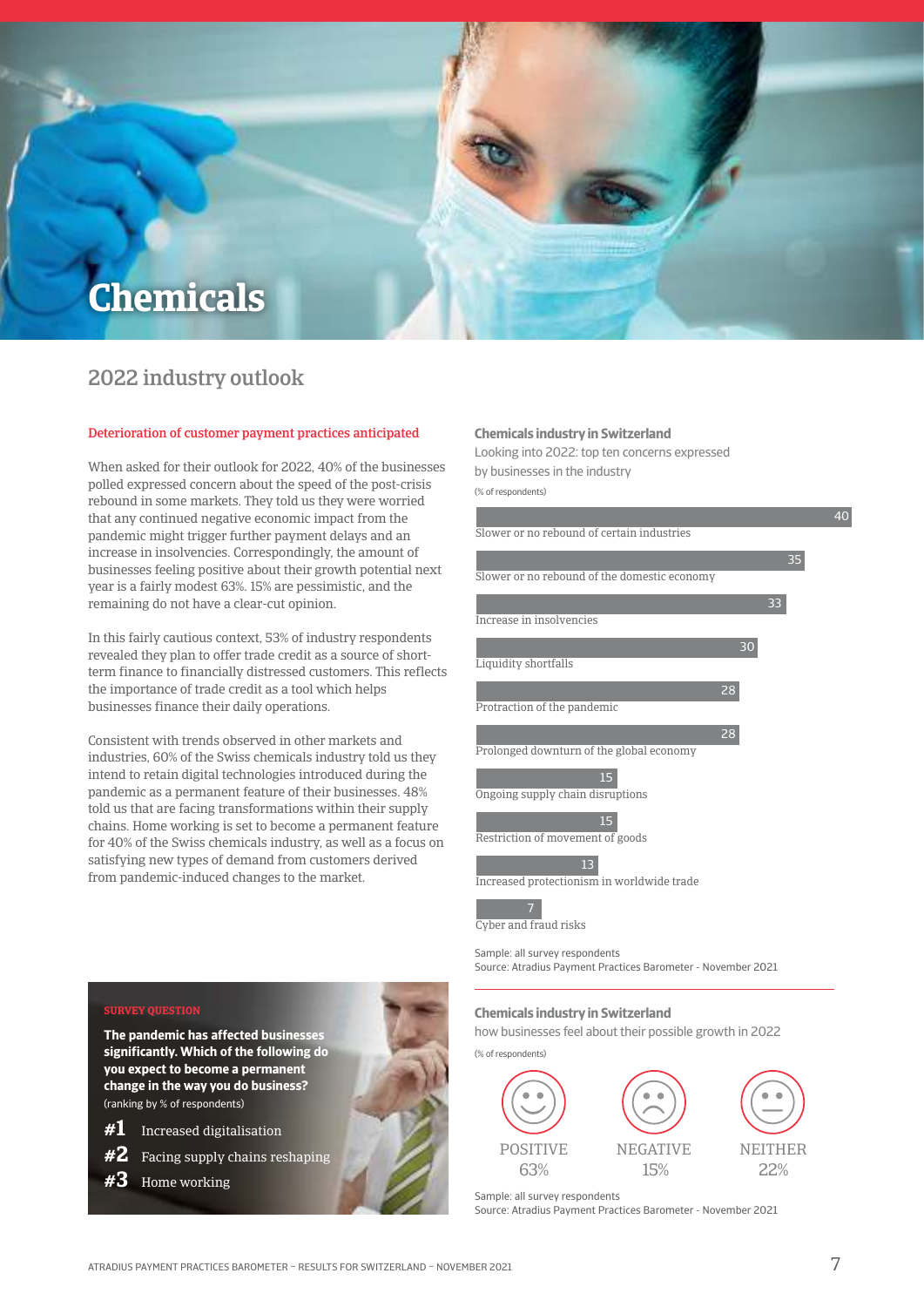## **Steel/ Metals**

## Late payments and cash flow

#### Sharp deterioration in payment practices

58% of the businesses polled in the steel/metals industry told us they experienced a worsening of B2B payment practices from B2B customers over the past 12 months. This is a sharp deterioration compared to the 22% reporting a downturn in payment practices last year. 42% of the businesses polled reported no change (68% last year).

This deterioration in payment practices can also be seen in the significant increase in the total value of invoices that were reported outstanding at the due date. This rose to 61%, up from last year's 40%. In addition to suggesting a significantly higher proportion of cash is tied up in unpaid invoices than last year, these survey results point to a potential increase in the likelihood of cash flow issues in the industry.

Write-offs rose to 13% of the total value of B2B invoices (up from 11% last year). Besides pointing to potential inefficiencies in the collection process, this is a huge amount of lost sales, which may have a major negative impact on revenue and profitability of the industry.

In a bid to improve the efficiency of receivables management over the past year, the steel/metals industry reported spending more time and employing more resources to collect unpaid invoices (46% of respondents, up from 31% last year) and protect cash flow. 45% of businesses told us they needed to request a bank overdraft extension, this is more than double the 20% of businesses who reported the same last year.

## **SURVEY QUESTION What measures did you put in place to prote your cash flow against customer credit risk? #1** Increase time, costs and resources spent on resolving unpaid invoice **#2** Strengthen internal credit control

procedures **#3** Request a bank overdraft extension

#### **Steel/Metals industry in Switzerland**

% of the total value of B2B invoices paid on time, overdue and written off as uncollectable (2021/2020)



sample: all survey respondents source: Atradius Payment Practices Barometer - November 2021

#### **Steel/Metals industry in Switzerland**

average time it takes to convert overdue invoices into cash (change over the past year)

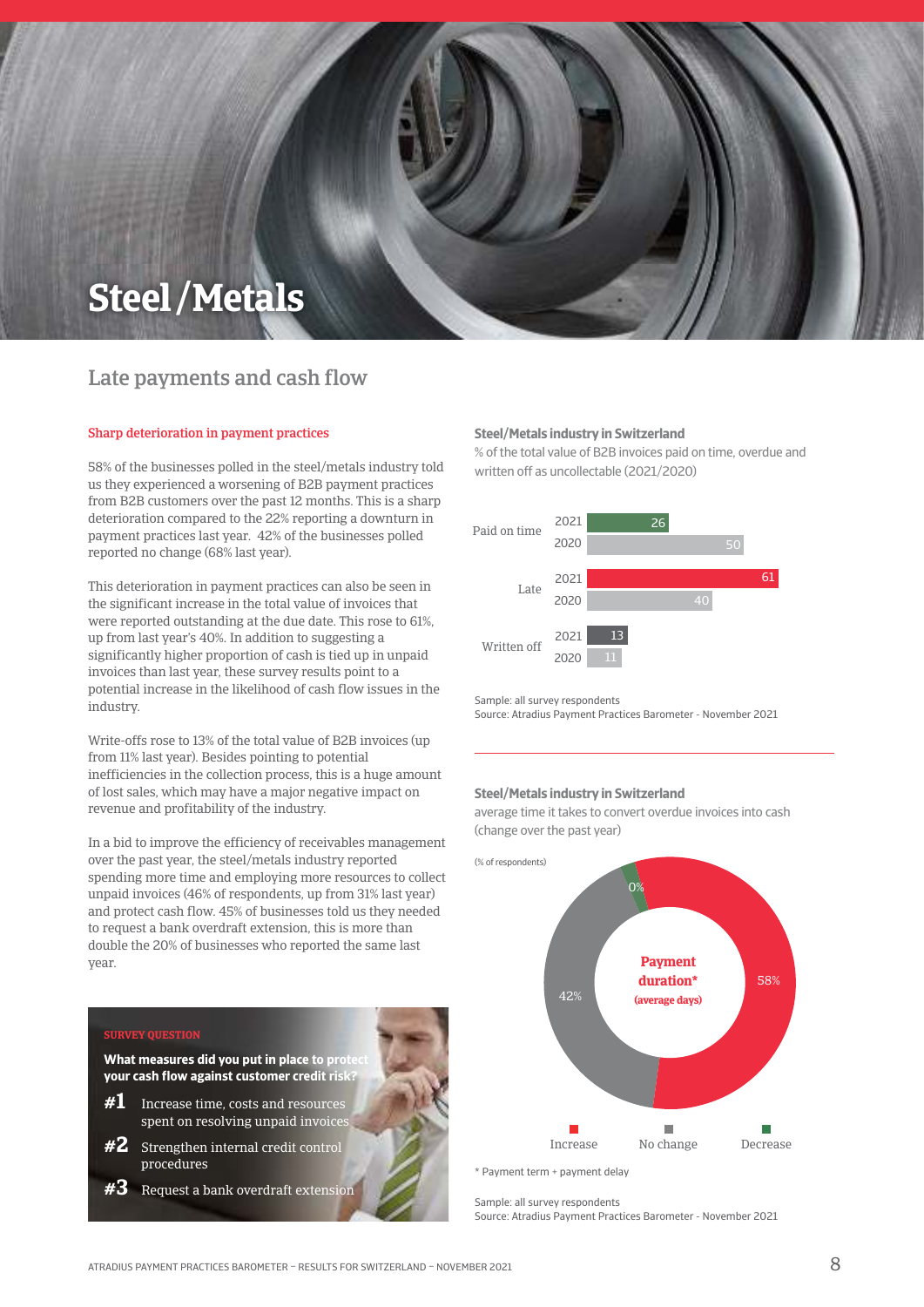## **Steel/ Metals**

## Approach to credit management and DSO

#### Credit insurance used to support applications for bank financing

The survey results reveal businesses practise a diversified approach to credit management in order to safeguard their financial health. This ranges from self-insurance to early payment discounts and trade credit insurance. 88% told us they opted to rely on their own internal credit management resources through setting aside bad debts reserves (up from 38% last year). Businesses also revealed they were more likely than last year to offer discounts for early payment of invoices and to adjust payment terms offered to customers and negotiated with suppliers. Recourse to trade debt securitisation was reported by 65% of the survey respondents and factoring by 63%.

50% of the industry reported using credit insurance, a big increase on the 38% who reported insuring their credit trade last year. Businesses with credit insurance in the steel/metals industry told us that they value how the taking out the policy helped them to secure additional working capital under more favourable terms and conditions (with less impact on capital costs) from banks and other lenders.

Businesses without credit insurance told us that they often experienced a significant increase in credit management administrative costs last year. This was reported by 80% of respondents, compared to 20% who reported no change. Similar increases in trade debt collection was revealed by 56% of the industry, with 38% reporting no change and remaining reporting a decrease.

#### Upswing in DSO expected

Looking ahead over the next few months, 70% of businesses in the steel/metals industry told us they plan to rely on their own resources for credit risk management. This compares to 45% of respondents reporting this last year. Businesses told us that reducing or minimising risk concentrations on their books would be their primary focus for risk management.

More than two-thirds of businesses expect to see a deterioration in DSO. 69% reported this, compared to 31% who believe they will see no change in DSO over the next few months. Nobody in this sector anticipates an improvement, which may be an indicator of further tough times ahead. Perhaps unsurprisingly, the industry also told us that they would favour factoring and trade debt securitisation over the coming months, chiefly as a way of generating cash flow.

#### **Steel/Metals industry in Switzerland**

change in credit management costs (2021/2020)



sample: all survey respondents

source: Atradius Payment Practices Barometer - November 2021

#### **Steel/Metals industry in Switzerland**

expected DSO changes over the next 12 months



source: Atradius Payment Practices Barometer - November 2021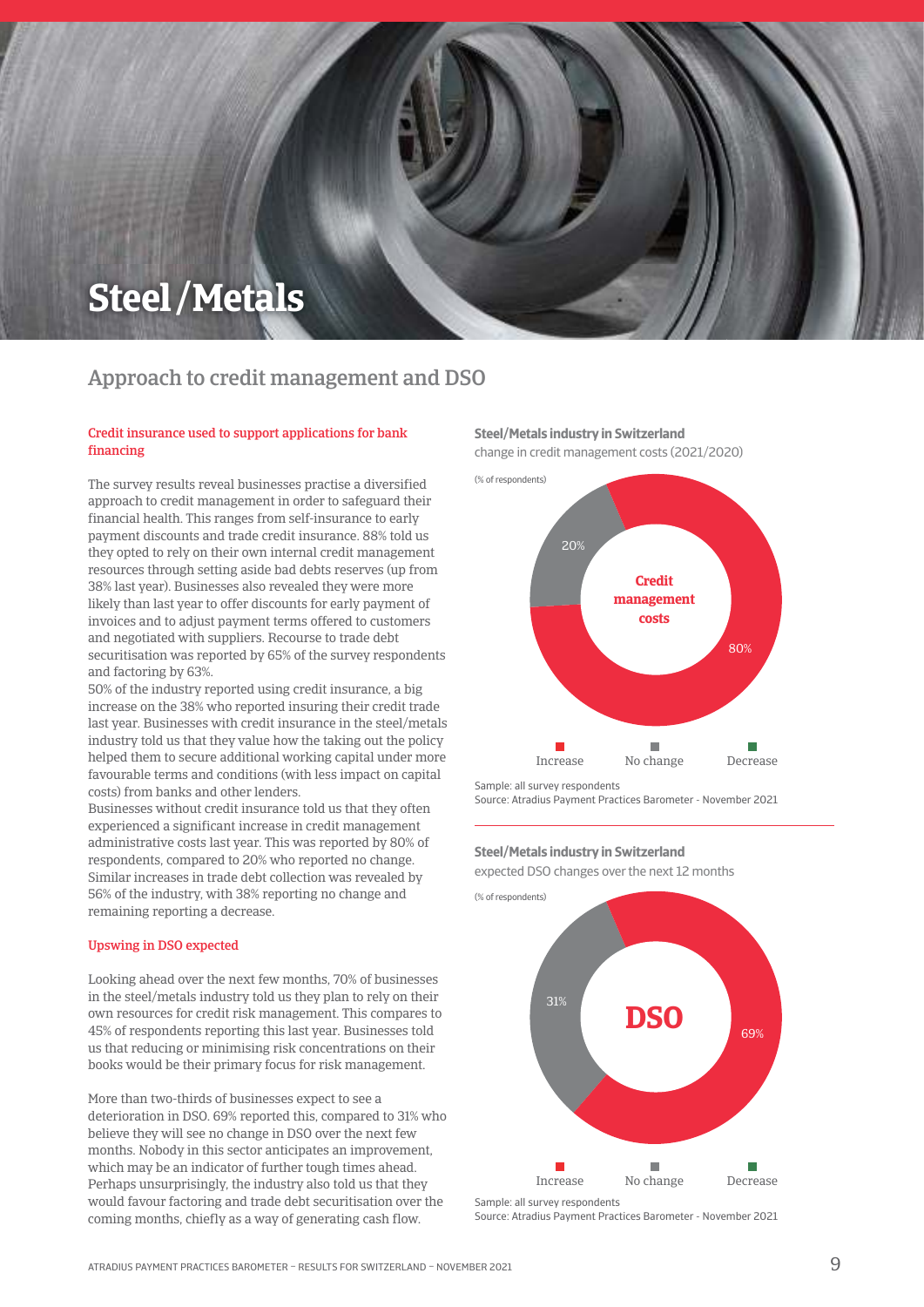## **Steel/ Metals**

## 2022 industry outlook

#### Industry concerned over liquidity levels over the next year

The Swiss steel/metals industry's opinion on future growth presents an interesting dichotomy when compared to its perceptions on payment practices and the health of the economy. On the one hand businesses expressed concern about supply chain disruptions causing a negative impact to the domestic economy. In addition, 42% are worried about the potential for liquidity shortfalls next year, alongside the 69% who expect to see deteriorating levels of DSO. However, on the other hand, a striking 94% told us they feel positive about their growth next year. This more positive outlook is encouraging and suggests that despite the ongoing challenges to areas such as supply chains, the industry believes it is well-placed to grow out of the dip caused by the pandemic recession. Indeed, 40% of survey respondents said they intend to offer credit more often next year in a bid to stimulate demand and 34% said the will offer customer credit in order to provide them with a source of short-term finance.

When asked to reflect on potential permanent impacts of the pandemic, 60% told us that they intend to retain digital technologies adopted during the crisis. 55% said that their business had adapted to changes in demand caused by the pandemic and 52% cited transformations to their supply chains.

#### **Steel/Metals industry in Switzerland**

looking into 2022: top ten concerns expressed by businesses in the industry

(% of respondents)



sample: all survey respondents source: Atradius Payment Practices Barometer - November 2021

#### **Steel/Metals industry in Switzerland**

how businesses feel about their possible growth in 2022



**SURVEY QUESTION** 

**The pandemic has affected businesses significantly. Which of the following do you expect to become a permanent change in the way you do business?**  (ranking by % of respondents)

- **#1** Increased digitalisation
- **#2** Customer demand changes

**#3** Facing supply chains reshaping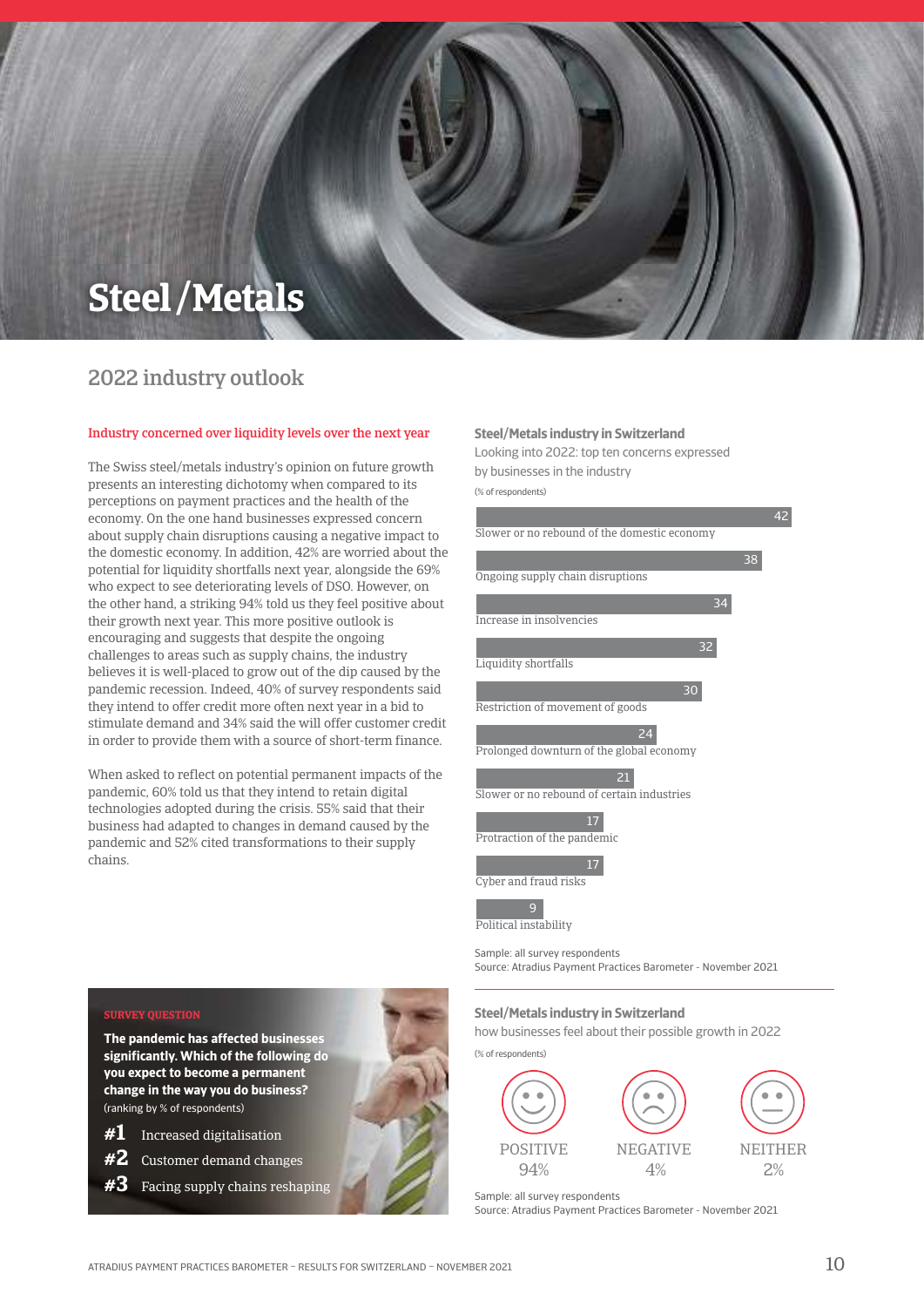

## Late payments and cash flow

#### Sharp increase in write-offs

The transport industry's finances have taken a severe hit this year, with survey respondents writing off 9% of the total value of invoices. The volume of lost sales is even more shocking when compared to the modest 2% written off last year. The write-off rate alone would put pressure on liquidity, but the industry also reported increased payment delays. 59% of the businesses polled reported waiting longer for customers to pay than last year. This is another hefty rise on the 22% reporting payment delays 12 months ago. Those that noted little year-on-year change amounted to 41% of the businesses polled (73% last year). 58% of this year's total value of is overdue. A small improvement on last year's 62%, although perhaps not enough to improve liquidity levels in light of the sharp rise in write-offs.

Such data strongly suggests the transport industry has been grappling with challenging debt collection issues. In a bid to recoup lost sales and protect profitability, 42% of the respondents reported spending more resources, including time and money, on trying to collect outstanding payments. This is significantly more than the 25% reporting the same last year. Businesses also reported taking steps to prop up liquidity. 42% of those we talked to requested overdraft extensions (more than double last year's 19%), despite the fact this would increase their overall capital costs.

#### **Transport industry in Switzerland**

% of the total value of B2B invoices paid on time, overdue and written off as uncollectable (2021/2020)



sample: all survey respondents

source: Atradius Payment Practices Barometer - November 2021

#### **Transport industry in Switzerland**

average time it takes to convert overdue invoices into cash (change over the past year)



sample: all survey respondents source: Atradius Payment Practices Barometer - November 2021

#### **SURVEY QUEST**

**What measures did you put in place to prote your cash flow against customer credit risk?**

- **#1** Increase time, costs and resources spent on resolving unpaid invoice
- **#2** Strengthen internal credit control procedures
- **#3** Request a bank overdraft extension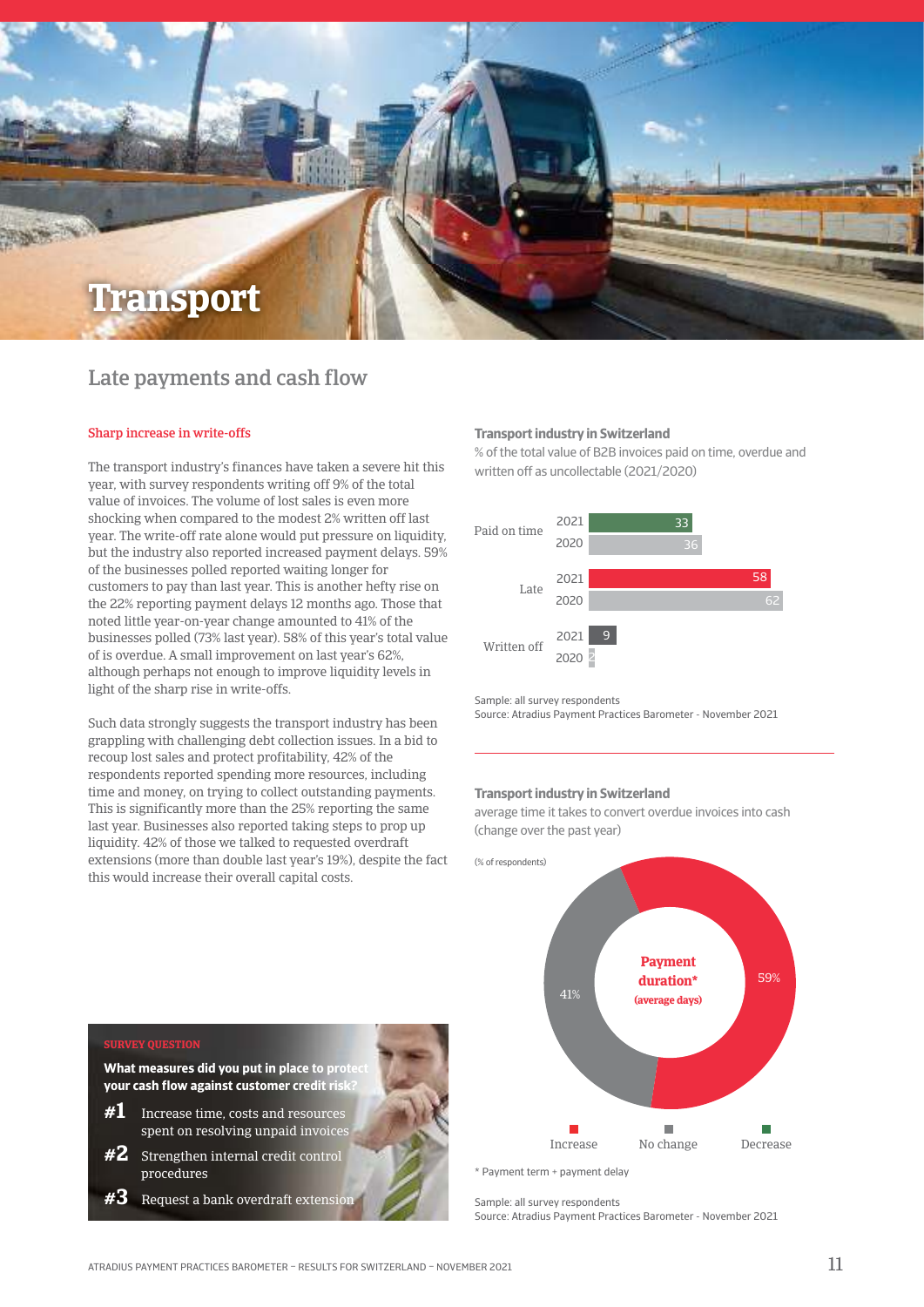

### Approach to credit management and DSO

#### Industry acts to control late payments and write-offs

Possibly in response to the deterioration in payments behaviour, there was an increase in the percentage of industry respondents practising self-insurance and an increase in the percentage employing credit insurance. 81% of businesses in the transport industry said they managed credit risk in-house, compared to 43% last year. 59% safeguarded their accounts receivable through a credit insurance policy, compared to 49% last year. In addition, 69% of businesses told us that they have been proactive about adjusting payment terms given to customers and negotiating longer term with suppliers, as they work on maximising liquidity. This is quite a big increase on the 40% of respondents reporting the same last year. Unsurprisingly given the increase in late payments and write-offs,

the businesses operating without credit insurance reported a significant increase in credit management costs this year. 63% of businesses polled reported an increase in the cost of acquiring credit information (compared to 37% reporting no change). What's more, 59% spent more this year on interest and costs associated with loans and overdrafts. An increase in the cost of debt collection was reported by 41%.

#### Early payment discounts gain popularity

is an interesting result as it is significantly higher that the  $40\%$  that  $\quad$   $\%$  of respondents) Looking ahead, 63% of business told us they plan to rely on internal credit management resources over the coming year. This said the same thing last year, but also lower than the 81% who told us they relied on in-house credit management practices this year. Among the techniques that businesses plan to use to promote good cash flow is discounting for early payment of invoices. This appears to be gaining in popularity as 56% of the businesses polled said they plan to offer discounts, compared to 30% last year. There was also an increase in the percentage of respondents asserting they plan to use credit insurance next year. 41% told us that over the next 12 months they plan to benefit from the peace of mind and market information credit insurance can provide (a modest increase on the 35% saying the same thing last year). Further credit management techniques the industry plans to use include selling on a cash basis (ie avoiding credit sales) and bank guarantees.

Despite such proactive plans for managing credit sales, the industry still appears to be braced for cash flow challenges. 56% of respondents told us they expect to see increases in DSO over the next 12 months, 44% expect to see no change, and no one expects to see an improvement.

#### **Transport industry in Switzerland**

change in credit management costs (2021/2020)



sample: all survey respondents

source: Atradius Payment Practices Barometer - November 2021

#### **Transport industry in Switzerland**

expected DSO changes over the next 12 months



source: Atradius Payment Practices Barometer - November 2021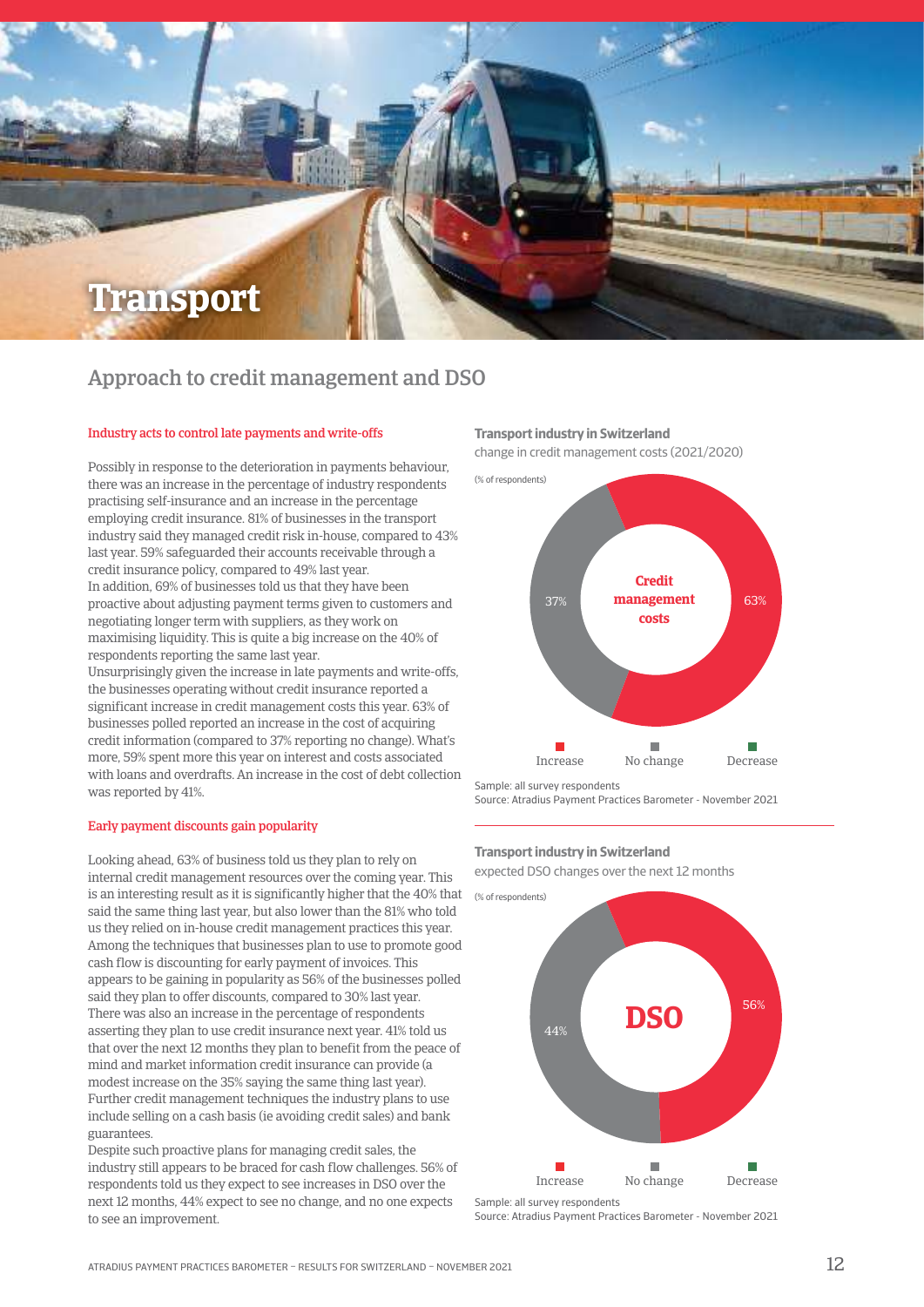

## 2022 industry outlook

#### Despite challenges, growth anticipated

Looking to 2022, the transport industry expressed an upbeat note. Although 41% are concerned about the health of the domestic economy, with many pointing to the pandemic crisis causing supply chain issues that heavily impacted the transport industry, 91% are optimistic they will see growth next year. 50% said they intend to offer trade credit to enable trade and 41% said they would leverage the opportunity trade credit provides to provide a source of short-term finance for customers.

On reflecting about the pandemic's challenges, 66% told us they had become more agile and responsive to customer demands, a feature of their business operation that, moving forward, they intend to keep. 47% cited the increased use of digital technology and e-commerce as further changes they will retain. 52% said they expect altered supply chains may also become a permanent feature.

#### **Transport industry in Switzerland**

looking into 2022: top ten concerns expressed by businesses in the industry

(% of respondents)



#### **SURVEY QUESTION**

**The pandemic has affected businesses significantly. Which of the following do you expect to become a permanent change in the way you do business?**  (ranking by % of respondents)

- **#1** Facing customer demand changes
- **#2** Facing supply chains reshaping
- **#3** e-commerce

#### **Transport industry in Switzerland**

how businesses feel about their possible growth in 2022

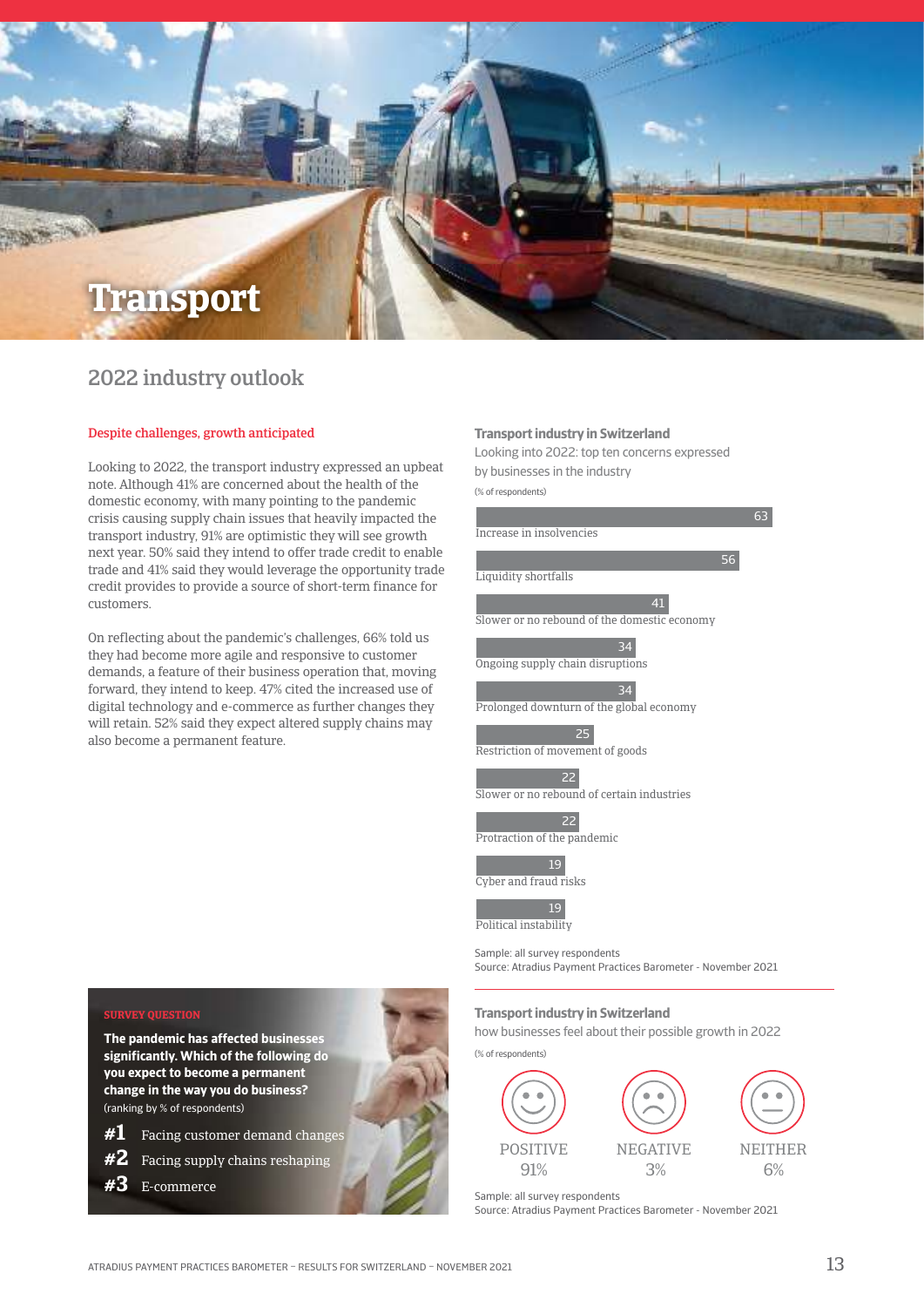## Survey design

#### Survey objectives

Atradius conducts annual reviews of international corporate payment practices through a survey called the 'Atradius Payment Practices Barometer'. This report, which is part of the 2021 edition of the Atradius Payment Practices Barometer for Europe, focuses on Switzerland. 200 companies from the Swiss chemicals, steel/metals and transport industries have been surveyed. Due to a change in research methodology for this survey, year-on-year comparisons are not feasible for some of the results, although last year's values are used as a benchmark where possible throughout the survey.

The survey was conducted exclusively for Atradius by CSA Research.

#### Survey scope

- **Basic population:** the appropriate contacts for accounts receivable management were interviewed.
- **Sample design:** the Strategic Sampling Plan enables to perform an analysis of country data crossed by sector and company size.
- **Selection process:** companies were selected and contacted by use of an international internet panel. A screening for the appropriate contact and for quota control was conducted at the beginning of the interview.
- **Sample:** N=200 people were interviewed in total.
- **Interview:** Computer Assisted Web Interviews (CAWI) of approximately 15 minutes duration. Interview period: Q3 2021.

#### Switzerland - total interviews 200

| Industries surveyed<br>Chemicals<br>Steel/Metals<br>Transport |                     |                        |                     |
|---------------------------------------------------------------|---------------------|------------------------|---------------------|
| Sector                                                        |                     |                        |                     |
| Companies<br>interviewed                                      | Chemicals<br>$(\%)$ | Steel/Metals<br>$(\%)$ | Transport<br>$(\%)$ |
| Manufacturing                                                 | 68                  | 55                     | 84                  |
| Wholesale trade                                               | 18                  | 2.4                    | O                   |
| Retail trade/Distribution                                     | 3                   | 21                     | $\Omega$            |
| Services                                                      | 10                  | 0                      | 16                  |
| Company size                                                  |                     |                        |                     |
| Companies                                                     | Chemicals           | Steel/Metals           | Transport           |
| interviewed                                                   | $(\%)$              | $(\%)$                 | $(\%)$              |
| Micro enterprises                                             | 43                  | 6                      | 16                  |
| SME - Small enterprises                                       | 15                  | 14                     | 19                  |
| SME - Medium enterprises                                      | 35                  | 39                     | 66                  |
| Large enterprises                                             | 7                   | 41                     | 0                   |

## Statistical appendix

Find detailed charts and figures in the Statistical Appendix. This is part of the November 2021 Payment Practices Barometer of Atradius, available at [www.atradius.com/publications](https://group.atradius.com/publications/) [Download in PDF format](https://group.atradius.com/documents/ppb21_stat_app_we.pdf ) (English only).

#### Copyright [Atradius N.V.](https://group.atradius.com/) 2021

If after reading this report you would like more information about protecting your receivables against payment default by your customers you can visit the [Atradius website](https://group.atradius.com/) or if you have more specific questions, please [leave a message](https://group.atradius.com/contact-us/) and a product specialist will call you back. In the Publications section you'll find many more Atradius publications focusing on the global economy, including country reports, industry analyses, advice on credit management and essays on current business issues.

Subscribe to notifications of our Publications and receive weekly emails to alert you when a new report is published.

for more insights into the B2B receivables collection practices in Switzerland and worldwide, please go to

[atradiuscollections.com](https://atradiuscollections.com/global/)

For Switzerland **atradius.ch**